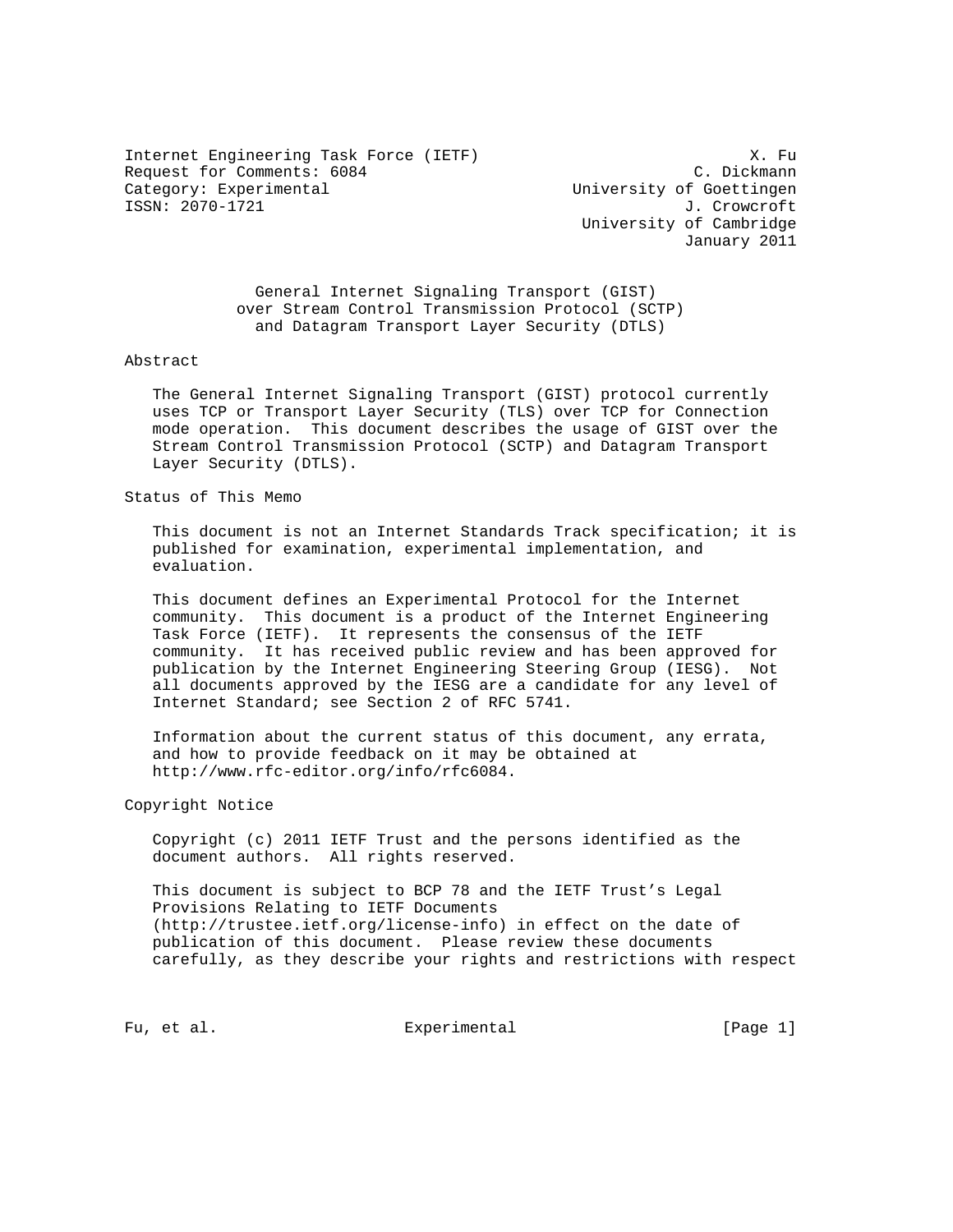to this document. Code Components extracted from this document must include Simplified BSD License text as described in Section 4.e of the Trust Legal Provisions and are provided without warranty as described in the Simplified BSD License.

 This document may contain material from IETF Documents or IETF Contributions published or made publicly available before November 10, 2008. The person(s) controlling the copyright in some of this material may not have granted the IETF Trust the right to allow modifications of such material outside the IETF Standards Process. Without obtaining an adequate license from the person(s) controlling the copyright in such materials, this document may not be modified outside the IETF Standards Process, and derivative works of it may not be created outside the IETF Standards Process, except to format it for publication as an RFC or to translate it into languages other than English.

Table of Contents

| Introduction $\cdots$ , $\cdots$ , $\cdots$ , $\cdots$ , $\cdots$ , $\cdots$ , $\cdots$ , $\cdots$ , $\cdots$ , $\cdots$ | $\mathcal{R}$  |
|--------------------------------------------------------------------------------------------------------------------------|----------------|
| 2.                                                                                                                       | $\overline{4}$ |
| $\overline{3}$ .                                                                                                         | -5             |
| 3.1. Message Association Setup                                                                                           | -5             |
|                                                                                                                          | 5              |
| Protocol-Definition: Forwards-SCTP<br>3.1.2.                                                                             | -5             |
| 3.2. Effect on GIST State Maintenance                                                                                    | 6              |
|                                                                                                                          | 6              |
| 3.4. API between GIST and NSLP                                                                                           | 7              |
|                                                                                                                          | 7              |
| 4.1. MA-Protocol-Options                                                                                                 | -7             |
| 5. Application of GIST over SCTP                                                                                         | -8             |
| 5.1. Multihoming Support of SCTP                                                                                         | 8              |
| 5.2. Streaming Support in SCTP 8                                                                                         |                |
| რ —                                                                                                                      |                |
| $7_{\circ}$                                                                                                              |                |
| Security Considerations 9<br>8.                                                                                          |                |
| 9.                                                                                                                       |                |
|                                                                                                                          |                |
|                                                                                                                          | 10             |
| $11.1.$ Normative References 10                                                                                          |                |
| 11.2. Informative References 11                                                                                          |                |
|                                                                                                                          |                |

Fu, et al. Experimental Experimental [Page 2]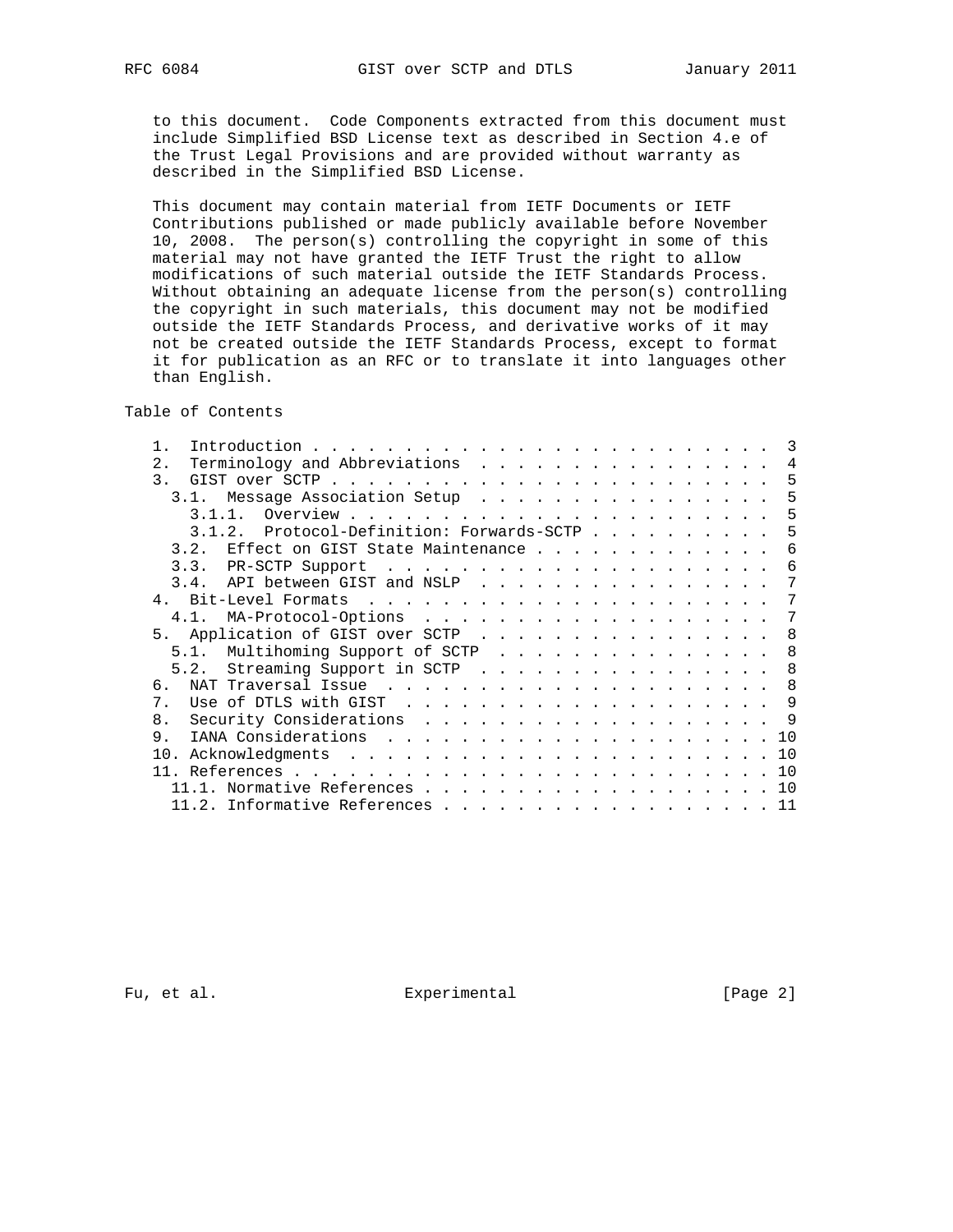# 1. Introduction

 This document describes the usage of the General Internet Signaling Transport (GIST) protocol [1] and Datagram Transport Layer Security (DTLS) [2].

 GIST, in its initial specification for Connection mode (C-mode) operation, runs on top of a byte-stream-oriented transport protocol providing a reliable, in-sequence delivery, i.e., using the Transmission Control Protocol (TCP) [9] for signaling message transport. However, some Next Steps in Signaling (NSIS) Signaling Layer Protocol (NSLP) [10] context information has a definite lifetime; therefore, the GIST transport protocol could benefit from flexible retransmission, so stale NSLP messages that are held up by congestion can be dropped. Together with the head-of-line blocking and multihoming issues with TCP, these considerations argue that implementations of GIST should support SCTP as an optional transport protocol for GIST. Like TCP, SCTP supports reliability, congestion control, and fragmentation. Unlike TCP, SCTP provides a number of functions that are desirable for signaling transport, such as multiple streams and multiple IP addresses for path failure recovery. Furthermore, SCTP offers an advantage of message-oriented transport instead of using the byte-stream-oriented TCP where the framing mechanisms must be provided separately. In addition, its Partial Reliability extension (PR-SCTP) [3] supports partial retransmission based on a programmable retransmission timer. Furthermore, DTLS provides a viable solution for securing SCTP [4], which allows SCTP to use almost all of its transport features and its extensions.

 This document defines the use of SCTP as the underlying transport protocol for GIST and the use of DTLS as a security mechanism for protecting GIST Messaging Associations and discusses the implications on GIST state maintenance and API between GIST and NSLPs. Furthermore, this document describes how GIST is transported over SCTP and used by NSLPs in order to exploit the additional capabilities offered by SCTP to deliver GIST C-mode messages more effectively. More specifically:

- o How to use the multiple streams feature of SCTP.
- o How to use the PR-SCTP extension of SCTP.
- o How to take advantage of the multihoming support of SCTP.

 GIST over SCTP as described in this document does not require any changes to the high-level operation and structure of GIST. However, adding new transport options requires additional interface code and configuration support to allow applications to exploit the additional

Fu, et al. Subsection Experimental Fu, et al. [Page 3]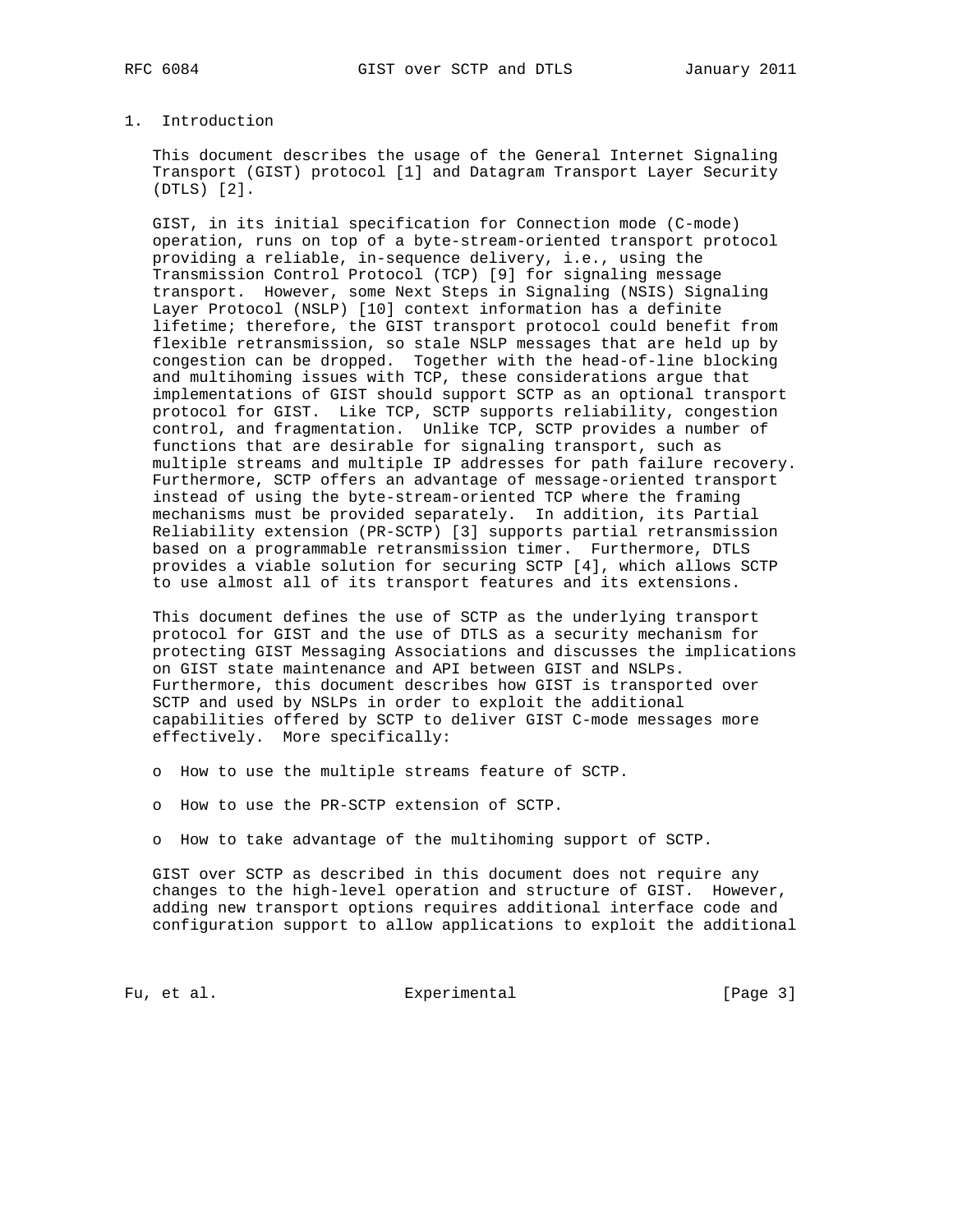transport when appropriate. In addition, SCTP implementations to transport GIST MUST support the optional feature of fragmentation of SCTP user messages.

 Additionally, this document also specifies how to establish GIST security using DTLS for use in combination with, e.g., SCTP and UDP.

2. Terminology and Abbreviations

 The key words "MUST", "MUST NOT", "REQUIRED", "SHALL", "SHALL NOT", "SHOULD", "SHOULD NOT", "RECOMMENDED", "MAY", and "OPTIONAL" in this document are to be interpreted as described in [5]. Other terminologies and abbreviations used in this document are taken from related specifications  $([1], [2], [3], [6])$ :

- o SCTP Stream Control Transmission Protocol
- o PR-SCTP SCTP Partial Reliability Extension
- o MRM Message Routing Method
- o MRI Message Routing Information
- o SCD Stack-Configuration-Data
- o Messaging Association (MA) A single connection between two explicitly identified GIST adjacent peers, i.e., between a given signaling source and destination address. A messaging association may use a transport protocol; if security protection is required, it may use a specific network layer security association, or use a transport layer security association internally. A messaging association is bidirectional: signaling messages can be sent over it in either direction, referring to flows of either direction.
- o SCTP Association A protocol relationship between SCTP endpoints, composed of the two SCTP endpoints and protocol state information. An association can be uniquely identified by the transport addresses used by the endpoints in the association. Two SCTP endpoints MUST NOT have more than one SCTP association between them at any given time.
- o Stream A unidirectional logical channel established from one to another associated SCTP endpoint, within which all user messages are delivered in sequence except for those submitted to the unordered delivery service.

Fu, et al. Experimental Experimental [Page 4]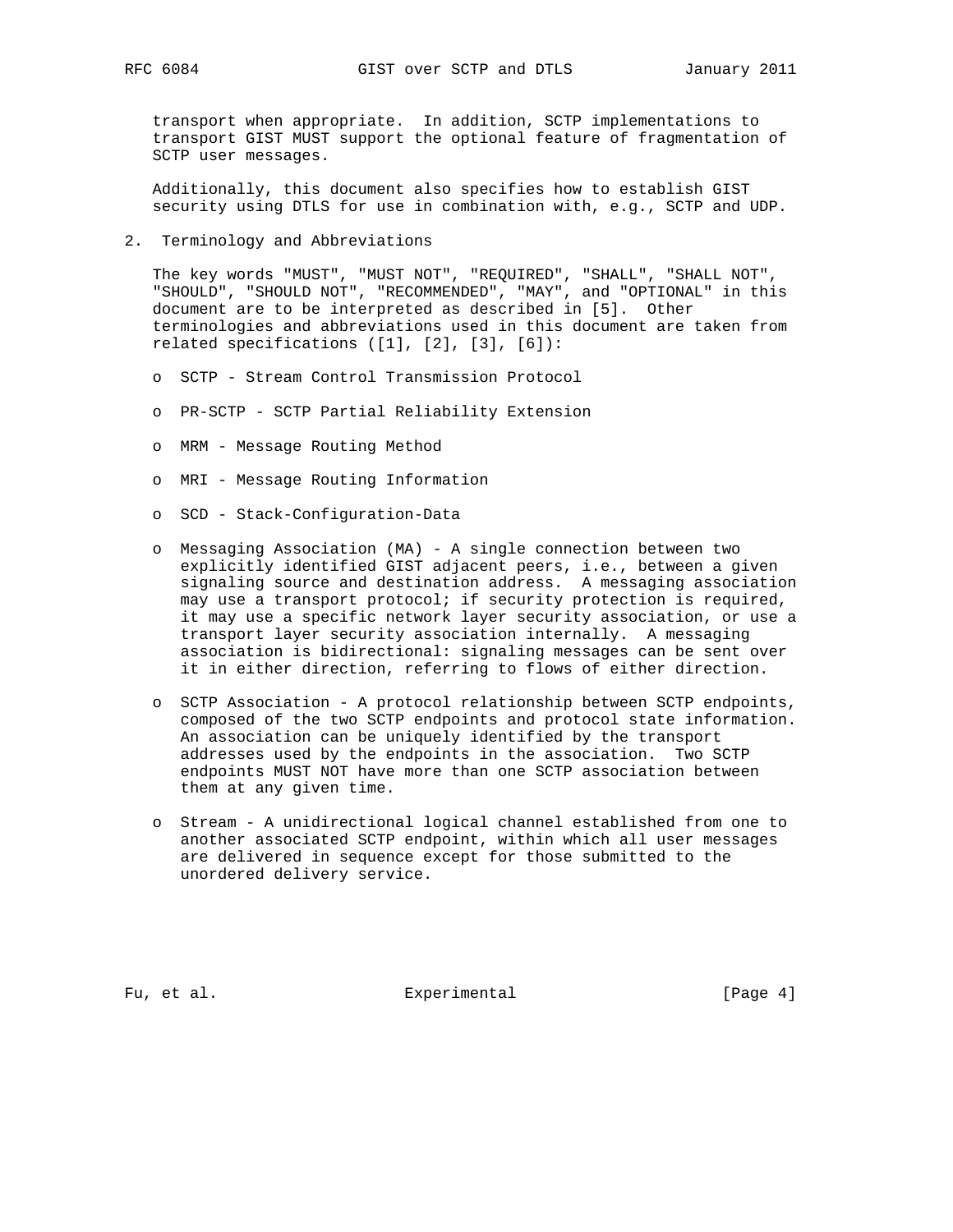## 3. GIST over SCTP

 This section defines a new MA-Protocol-ID type, "Forwards-SCTP", for using SCTP as the GIST transport protocol. The use of DTLS in GIST is defined in Section 7.

- 3.1. Message Association Setup
- 3.1.1. Overview

 The basic GIST protocol specification defines two possible protocols to be used in Messaging Associations, namely Forwards-TCP and TLS. This information is a main part of the Stack Configuration Data (SCD) [1]. This section adds Forwards-SCTP (value 3) as another possible protocol option. In Forwards-SCTP, analog to Forwards-TCP, connections between peers are opened in the forwards direction, from the querying node, towards the responder.

3.1.2. Protocol-Definition: Forwards-SCTP

 The MA-Protocol-ID "Forwards-SCTP" denotes a basic use of SCTP between peers. Support for this protocol is OPTIONAL. If this protocol is offered, MA-protocol-options data MUST also be carried in the SCD object. The MA-protocol-options field formats are:

- o in a Query: no information apart from the field header.
- o in a Response: 2-byte port number at which the connection will be accepted, followed by 2 pad bytes.

 The connection is opened in the forwards direction, from the querying node towards the responder. The querying node MAY use any source address and source port. The destination for establishing the message association MUST be derived from information in the Response: the address from the interface-address in the Network-Layer- Information object and the port from the SCD object as described above.

 Associations using Forwards-SCTP can carry messages with the transfer attribute Reliable=True. If an error occurs on the SCTP connection such as a reset, as can be reported by an SCTP socket API notification [11], GIST MUST report this to NSLPs as discussed in Section 4.1.2 of [1]. For the multihoming scenario, when a destination address of a GIST-over-SCTP peer encounters a change, the SCTP API will notify GIST about the availability of different SCTP endpoint addresses and the possible change of the primary path.

Fu, et al. Subsection Experimental Fu, et al. [Page 5]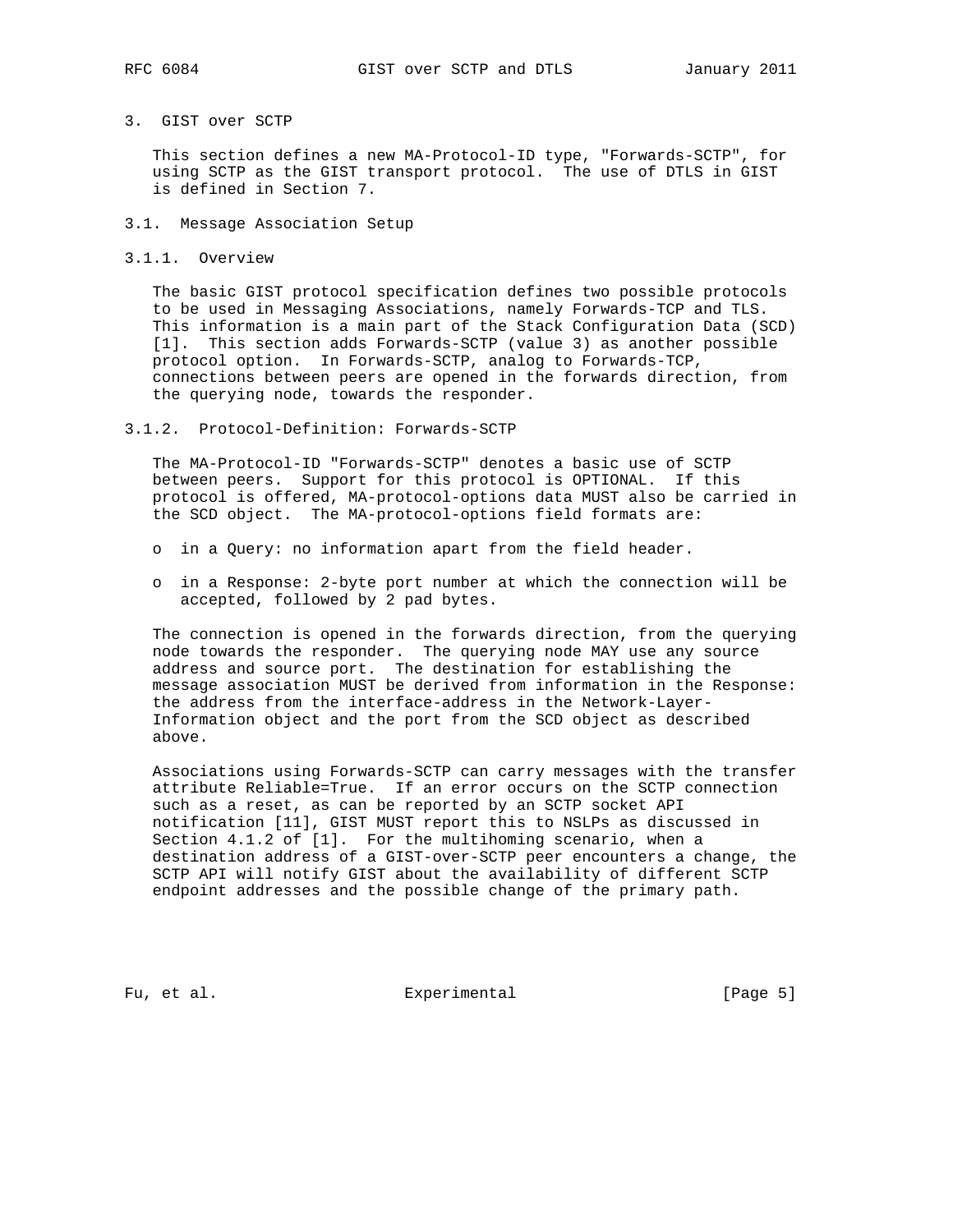# 3.2. Effect on GIST State Maintenance

 As SCTP provides additional functionality over TCP, this section discusses the implications of using GIST over SCTP on GIST state maintenance.

 While SCTP defines unidirectional streams, for the purpose of this document, the concept of a bidirectional stream is used. Implementations MUST establish both downstream and upstream (unidirectional) SCTP streams and use the same stream identifier in both directions. Thus, the two unidirectional streams (in opposite directions) form a bidirectional stream.

 Due to the multi-streaming support of SCTP, it is possible to use different SCTP streams for different resources (e.g., different NSLP sessions), rather than maintaining all messages along the same transport connection/association in a correlated fashion as TCP (which imposes strict (re)ordering and reliability per transport level). However, there are limitations to the use of multi streaming. When an SCTP implementation is used for GIST transport, all GIST messages for a particular session MUST be sent over the same SCTP stream to assure the NSLP assumption of in-order delivery. Multiple sessions MAY share the same SCTP stream based on local policy.

 The GIST concept of Messaging Association re-use is not affected by this document or the use of SCTP. All rules defined in the GIST specification remain valid in the context of GIST over SCTP.

#### 3.3. PR-SCTP Support

 A variant of SCTP, PR-SCTP [3] provides a "timed reliability" service, which would be particularly useful for delivering GIST Connection mode messages. It allows the user to specify, on a per message basis, the rules governing how persistent the transport service should be in attempting to send the message to the receiver. Because of the chunk bundling function of SCTP, reliable and partially reliable messages can be multiplexed over a single PR-SCTP association. Therefore, an SCTP implementation for GIST transport SHOULD attempt to establish a PR-SCTP association using "timed reliability" service instead of a standard SCTP association, if available, to support more flexible transport features for potential needs of different NSLPs.

 When using a normally reliable session (as opposed to a partially reliable session), if a node has sent the first transmission before the lifetime expires, then the message MUST be sent as a normal reliable message. During episodes of congestion, this is

Fu, et al. Subsection Experimental Fu, et al. [Page 6]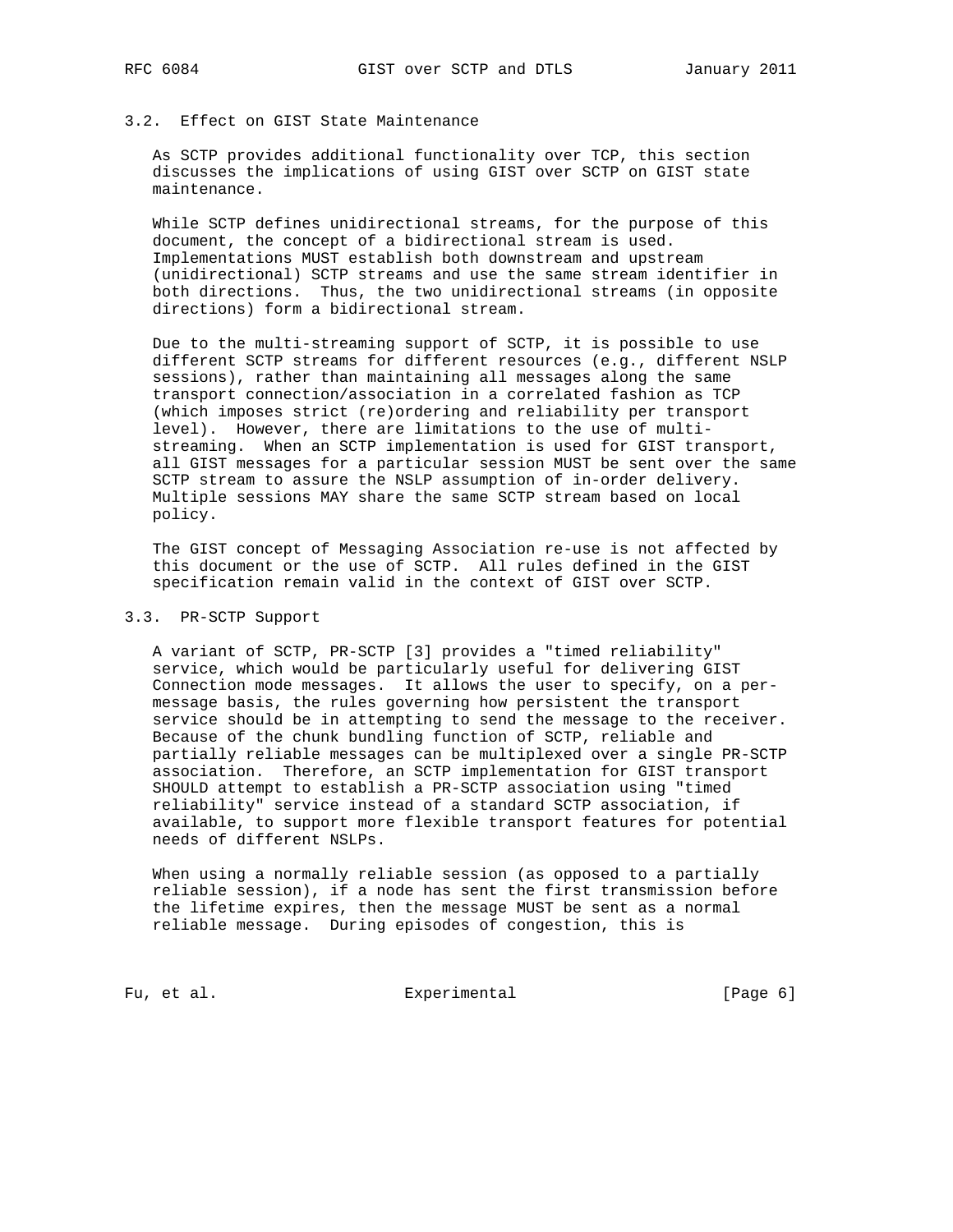particularly unfortunate, as retransmission wastes bandwidth that could have been used for other (non-lifetime expired) messages. The "timed reliability" service in PR-SCTP eliminates this issue and is hence RECOMMENDED to be used for GIST over PR-SCTP.

### 3.4. API between GIST and NSLP

 The GIST specification defines an abstract API between GIST and NSLPs. While this document does not change the API itself, the semantics of some parameters have slightly different interpretations in the context of SCTP. This section only lists those primitives and parameters that need special consideration when used in the context of SCTP. The relevant primitives from [1] are as follows:

- o The Timeout parameter in API "SendMessage": According to [1], this parameter represents the "length of time GIST should attempt to send this message before indicating an error". When used with PR-SCTP, this parameter is used as the timeout for the "timed reliability" service of PR-SCTP.
- o "NetworkNotification": According to [1], this primitive "is passed from GIST to a signalling application. It indicates that a network event of possible interest to the signalling application occurred". Here, if SCTP detects a failure of the primary path, GIST SHOULD also indicate this event to the NSLP by calling this primitive with Network-Notification-Type "Routing Status Change". This notification should be done even if SCTP was able to retain an open connection to the peer due to its multihoming capabilities.
- 4. Bit-Level Formats
- 4.1. MA-Protocol-Options

 This section provides the bit-level format for the MA-protocol options field that is used for SCTP protocol in the Stack- Configuration-Data object of GIST.

0  $1$  2 3 0 1 2 3 4 5 6 7 8 9 0 1 2 3 4 5 6 7 8 9 0 1 2 3 4 5 6 7 8 9 0 1 +-+-+-+-+-+-+-+-+-+-+-+-+-+-+-+-+-+-+-+-+-+-+-+-+-+-+-+-+-+-+-+-+ : SCTP port number | Reserved : +-+-+-+-+-+-+-+-+-+-+-+-+-+-+-+-+-+-+-+-+-+-+-+-+-+-+-+-+-+-+-+-+ SCTP port number = Port number at which the responder will accept SCTP connections

The SCTP port number is only supplied if sent by the responder.

Fu, et al. Subsection Experimental Fu, et al. [Page 7]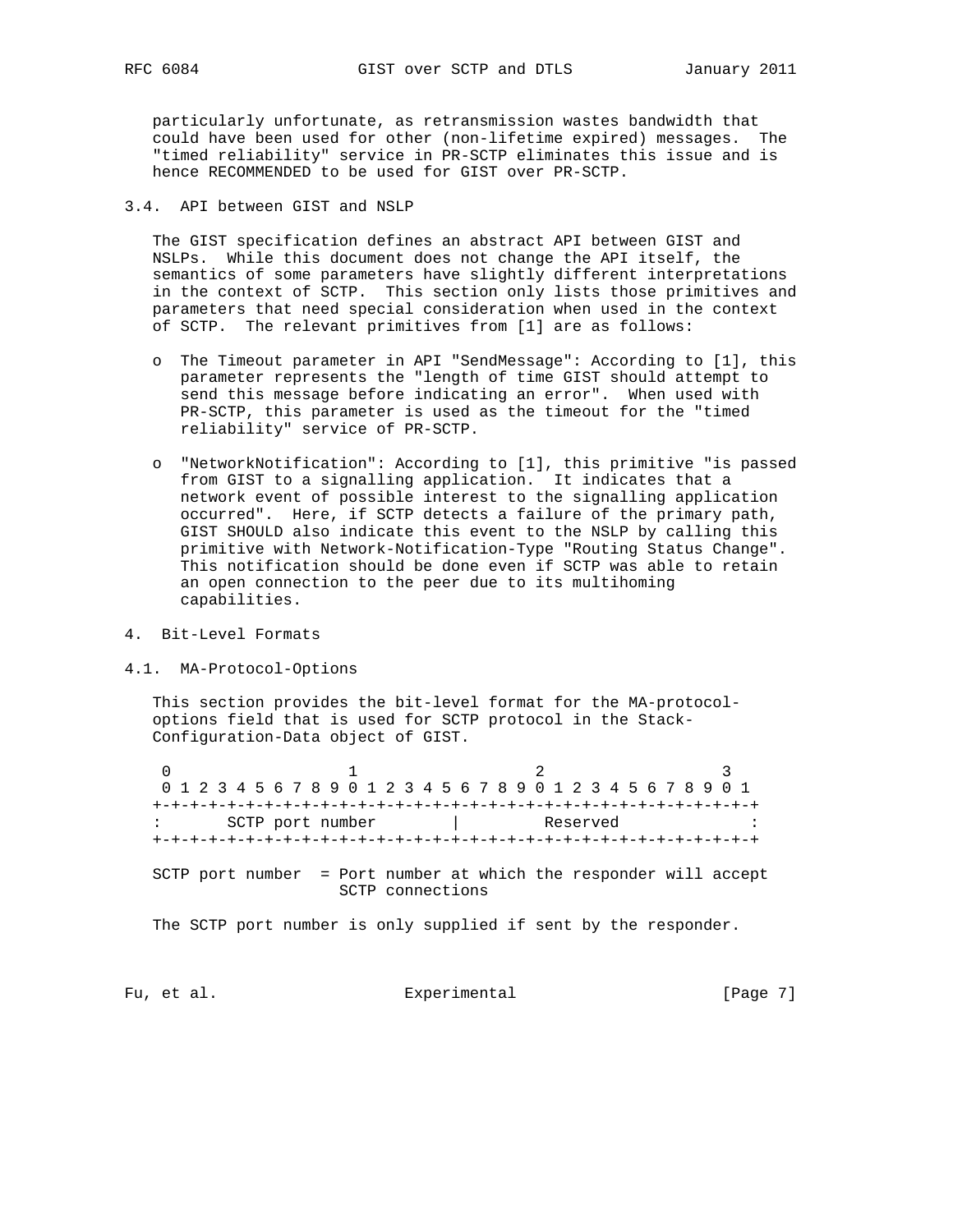# 5. Application of GIST over SCTP

#### 5.1. Multihoming Support of SCTP

 In general, the multihoming support of SCTP can be used to improve fault-tolerance in case of a path or link failure. Thus, GIST over SCTP would be able to deliver NSLP messages between peers even if the primary path is not working anymore. However, for the Message Routing Methods (MRMs) defined in the basic GIST specification, such a feature is only of limited use. The default MRM is path-coupled, which means that if the primary path is failing for the SCTP association, it most likely is also failing for the IP traffic that is signaled for. Thus, GIST would need to perform a refresh to the NSIS nodes to the alternative path anyway to cope with the route change. When the two endpoints of a multihomed SCTP association (but none of the intermediate nodes between them) support NSIS, GIST over SCTP provides a robust means for GIST to deliver NSLP messages even when the primary path fails but at least one alternative path between these (NSIS-enabled) endpoints of the multihomed path is available. Additionally, the use of the multihoming support of SCTP provides GIST and the NSLP with another source to detect route changes. Furthermore, for the time between detection of the route change and recovering from it, the alternative path offered by SCTP can be used by the NSLP to make the transition more smoothly. Finally, future MRMs might have different properties and therefore benefit from multihoming more broadly.

#### 5.2. Streaming Support in SCTP

 Streaming support in SCTP is advantageous for GIST. It allows better parallel processing, in particular by avoiding the head-of-line blocking issue in TCP. Since a single GIST MA may be reused by multiple sessions, using TCP as the transport for GIST signaling messages belonging to different sessions may be blocked if another message is dropped. In the case of SCTP, this can be avoided, as different sessions having different requirements can belong to different streams; thus, a message loss or reordering in a stream will only affect the delivery of messages within that particular stream, and not any other streams.

6. NAT Traversal Issue

 NAT traversal for GIST over SCTP will follow Section 7.2 of [1] and the GIST extensibility capabilities defined in [12]. This specification does not define NAT traversal procedures for GIST over SCTP, although an approach for SCTP NAT traversal is described in [13].

Fu, et al. Subsection Experimental Fu, et al. [Page 8]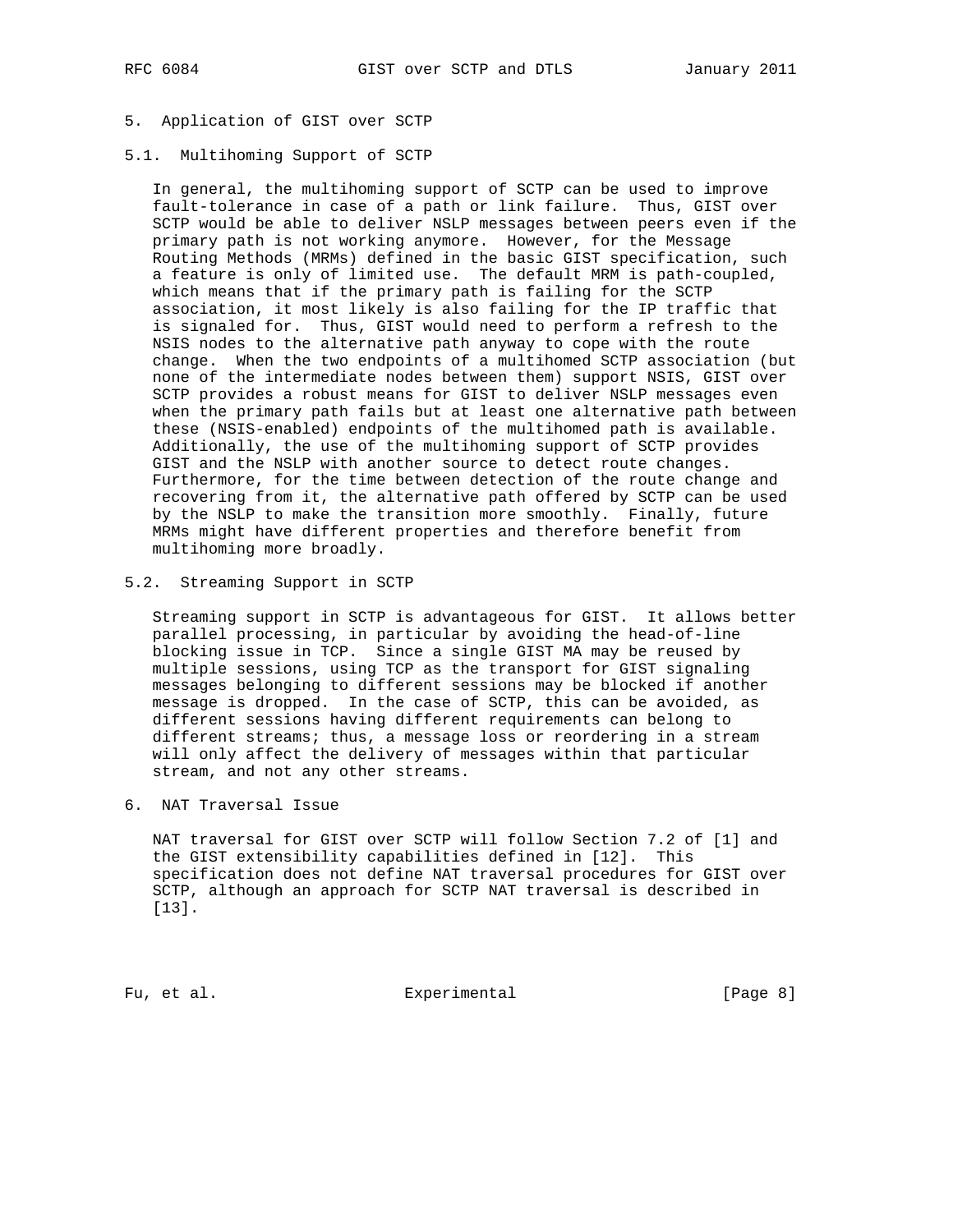## 7. Use of DTLS with GIST

 This section specifies a new MA-Protocol-ID "DTLS" (value 4) for the use of DTLS in GIST, which denotes a basic use of datagram transport layer channel security, initially in conjunction with GIST over SCTP. It provides server (i.e., GIST transport receiver) authentication and integrity (as long as the NULL ciphersuite is not selected during ciphersuite negotiation), as well as optionally replay protection for control packets. The use of DTLS for securing GIST over SCTP allows GIST to take the advantage of features provided by SCTP and its extensions. The usage of DTLS for GIST over SCTP is similar to TLS for GIST as specified in [1], where a stack-proposal containing both MA-Protocol-IDs for SCTP and DTLS during the GIST handshake phase.

 The usage of DTLS [2] for securing GIST over datagram transport protocols MUST be implemented and SHOULD be used.

 GIST message associations using DTLS may carry messages with transfer attributes requesting confidentiality or integrity protection. The specific DTLS version will be negotiated within the DTLS layer itself, but implementations MUST NOT negotiate to protocol versions prior to DTLS v1.0 and MUST use the highest protocol version supported by both peers. NULL authentication and integrity ciphers MUST NOT be negotiated for GIST nodes supporting DTLS. For confidentiality ciphers, nodes can negotiate the NULL ciphersuites. The same rules for negotiating TLS ciphersuites as specified in Section 5.7.3 of [1] apply.

 DTLS renegotiation [7] may cause problems for applications such that connection security parameters can change without the application knowing it. Hence, it is RECOMMENDED that renegotiation be disabled for GIST over DTLS.

 No MA-protocol-options field is required for DTLS. The configuration information for the transport protocol over which DTLS is running (e.g., SCTP port number) is provided by the MA-protocol-options for that protocol.

8. Security Considerations

The security considerations of [1], [6], and [2] apply. Additionally, although [4] does not support replay detection in DTLS over SCTP, the SCTP replay protection mechanisms [6] [8] should be able to protect NSIS messages transported using GIST over (DTLS over) SCTP from replay attacks.

Fu, et al. Subsection Experimental Fu, et al. [Page 9]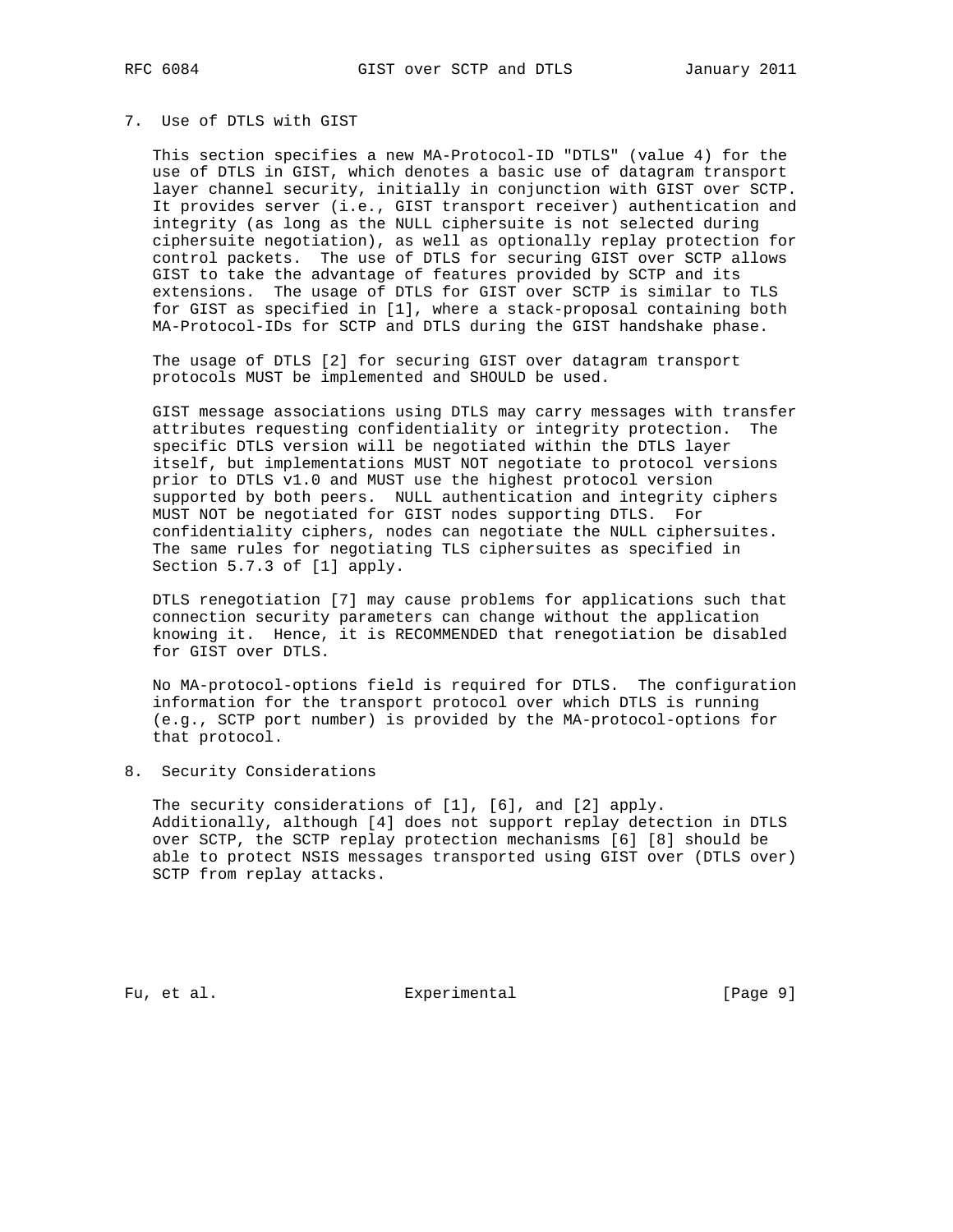# 9. IANA Considerations

 According to this specification, IANA has registered the following codepoints (MA-Protocol-IDs) in a registry created by [1]:

| MA-Protocol-ID | Protocol                                 |
|----------------|------------------------------------------|
|                | SCTP opened in the forwards direction    |
|                | DTLS initiated in the forwards direction |

 Note that MA-Protocol-ID "DTLS" is never used alone but always coupled with a transport protocol specified in the stack proposal.

#### 10. Acknowledgments

 The authors would like to thank John Loughney, Jukka Manner, Magnus Westerlund, Sean Turner, Lars Eggert, Jeffrey Hutzelman, Robert Hancock, Andrew McDonald, Martin Stiemerling, Fang-Chun Kuo, Jan Demter, Lauri Liuhto, Michael Tuexen, and Roland Bless for their helpful suggestions.

# 11. References

11.1. Normative References

- [1] Schulzrinne, H. and R. Hancock, "GIST: General Internet Signalling Transport", RFC 5971, October 2010.
- [2] Rescorla, E. and N. Modadugu, "Datagram Transport Layer Security", RFC 4347, April 2006.
- [3] Stewart, R., Ramalho, M., Xie, Q., Tuexen, M., and P. Conrad, "Stream Control Transmission Protocol (SCTP) Partial Reliability Extension", RFC 3758, May 2004.
- [4] Tuexen, M., Seggelmann, R., and E. Rescorla, "Datagram Transport Layer Security (DTLS) for Stream Control Transmission Protocol (SCTP)", RFC 6083, January 2011.
- [5] Bradner, S., "Key words for use in RFCs to Indicate Requirement Levels", BCP 14, RFC 2119, March 1997.
- [6] Stewart, R., "Stream Control Transmission Protocol", RFC 4960, September 2007.

Fu, et al. Superimental Experimental [Page 10]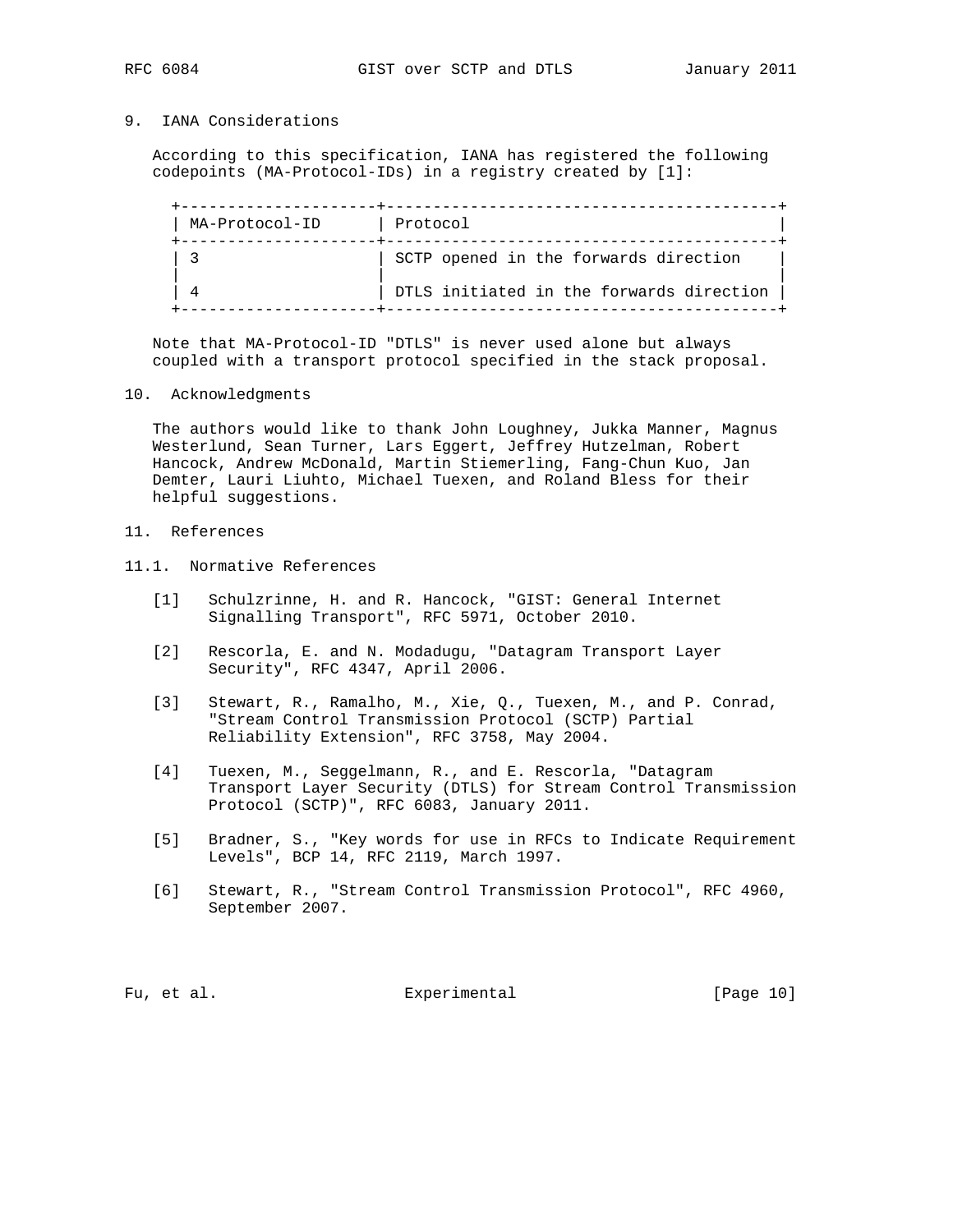- [7] Rescorla, E., Ray, M., Dispensa, S., and N. Oskov, "Transport Layer Security (TLS) Renegotiation Indication Extension", RFC 5746, February 2010.
- [8] Tuexen, M., Stewart, R., Lei, P., and E. Rescorla, "Authenticated Chunks for the Stream Control Transmission Protocol (SCTP)", RFC 4895, August 2007.
- 11.2. Informative References
	- [9] Postel, J., "Transmission Control Protocol", STD 7, RFC 793, September 1981.
	- [10] Hancock, R., Karagiannis, G., Loughney, J., and S. Van den Bosch, "Next Steps in Signaling (NSIS): Framework", RFC 4080, June 2005.
	- [11] Stewart, R., Poon, K., Tuexen, M., Yasevich, V., and P. Lei, "Sockets API Extensions for Stream Control Transmission Protocol (SCTP)", Work in Progress, January 2011.
	- [12] Manner, J., Bless, R., Loughney, J., and E. Davies, "Using and Extending the NSIS Protocol Family", RFC 5978, October 2010.
	- [13] Stewart, R., Tuexen, M., and I. Ruengeler, "Stream Control Transmission Protocol (SCTP) Network Address Translation", Work in Progress, December 2010.

Fu, et al. Subsection Experimental Fu, et al. [Page 11]